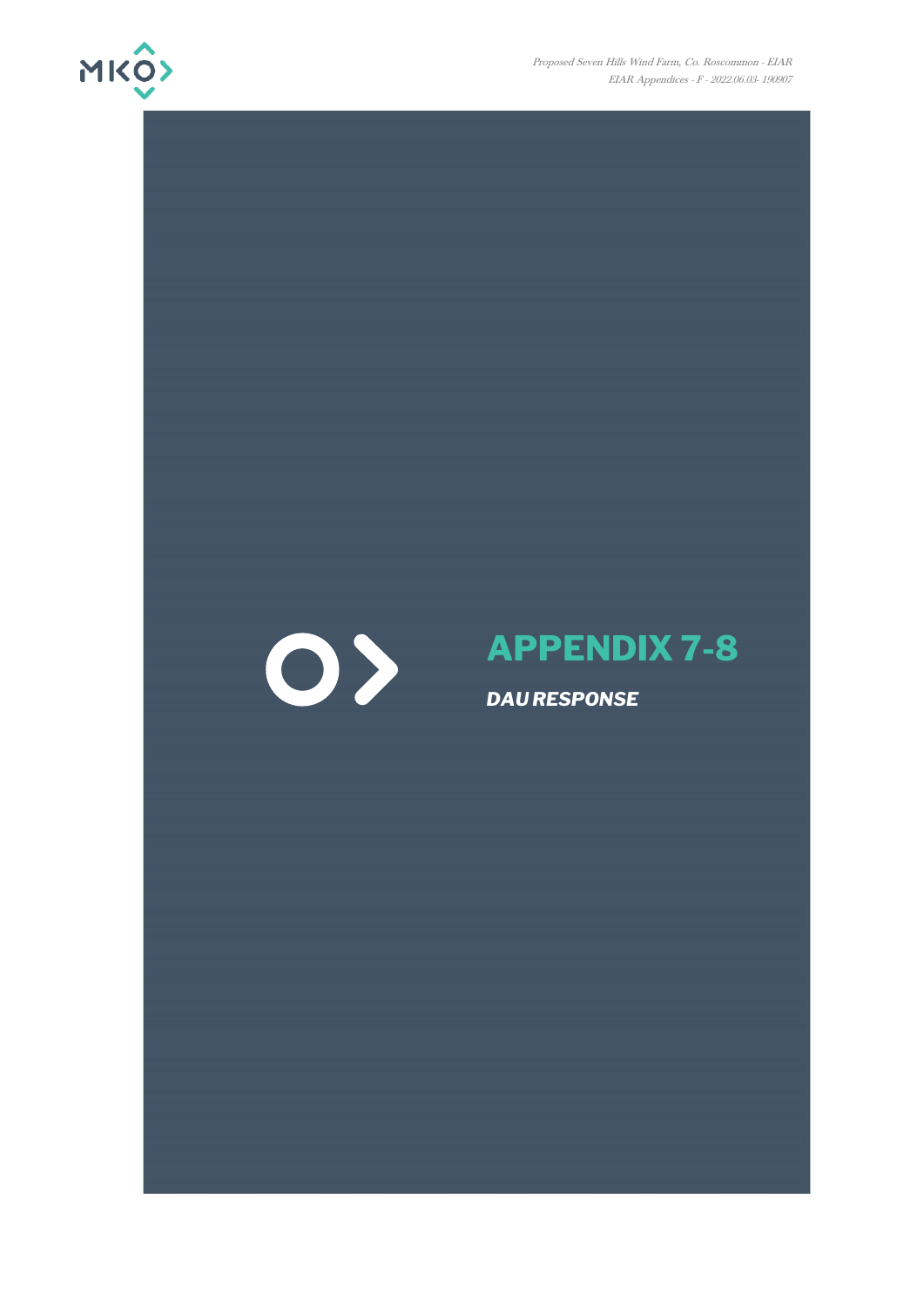# **APPENDIX 7-8**

DAU Response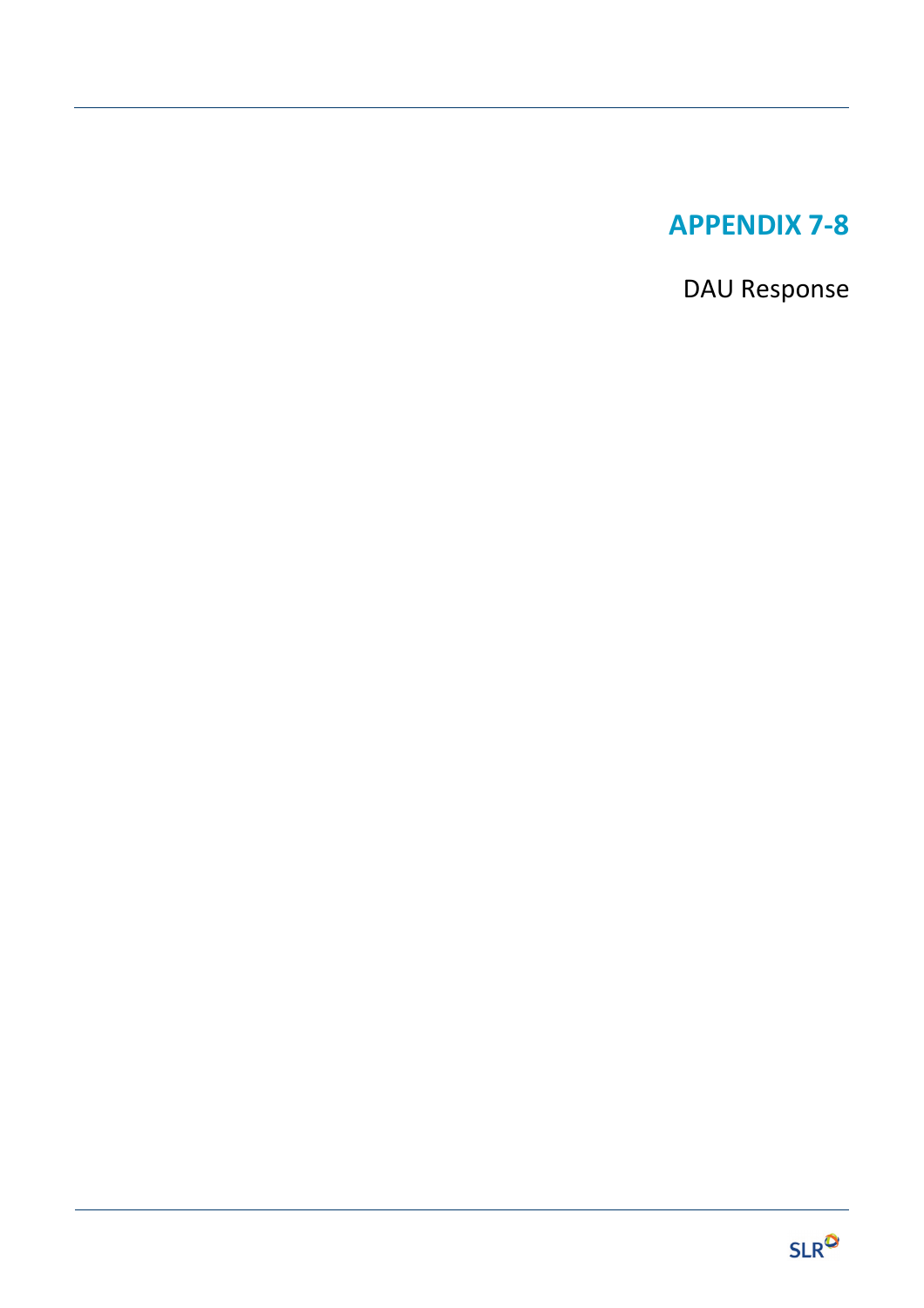An Roinn Cultúir, Oidhreachta agus Gaeltachta Department of Culture, Heritage and the Gaeltacht



Your Ref: Seven Hills Wind Farm Our Ref: **G Pre00159/2020** *(Please quote in all related correspondence)* 

23 September 2020

David Naughton **MKO** Tuam Road **Galway** H91 VW84 Via email

**Re: Preparing an Environmental Impact Assessment Report Statement (EIAR) for the proposed Seven Hills Wind Farm Development at in Cuilleenoolagh and adjacent townlands in Co. Roscommon. The site is located both northeast and southeast of the village of Dysart, approximately 1.5 kilometres away at its closest point and approximately 11 kilometres northwest/west of the town of Athlone, Co. Roscommon.** 

A chara

I refer to correspondence to the Department of Culture, Heritage and the Gaeltacht on (DATE) received in connection with the above.

Outlined below are heritage-related observations/recommendations of the Department under the stated heading(s).

# **Nature Conservation**

The Department refers to your email dated  $17<sup>th</sup>$  August 2020 and your request for observations on the preparation of the EIAR for the proposed Seven Hills Wind Farm, near Dysart, Co. Roscommon, on behalf of Gaeltech Energy Developments Litd. And Energia Renewables Ltd.

This submission is made in the context of this Department's role in relation to nature conservation. The observations have been divided into:

- 1. Matters relating to the EIAR.
- 2. Matters relating to Appropriate Assessment.
- 3. Comments relating to the sites in question.

They are intended to assist you in relation to identifying potential impacts on European sites, other nature conservation sites, and biodiversity and environmental protection in general, in the context of the current proposal. Data collected and surveys carried out in connection with this proposed development may raise other issues that have not been considered here. The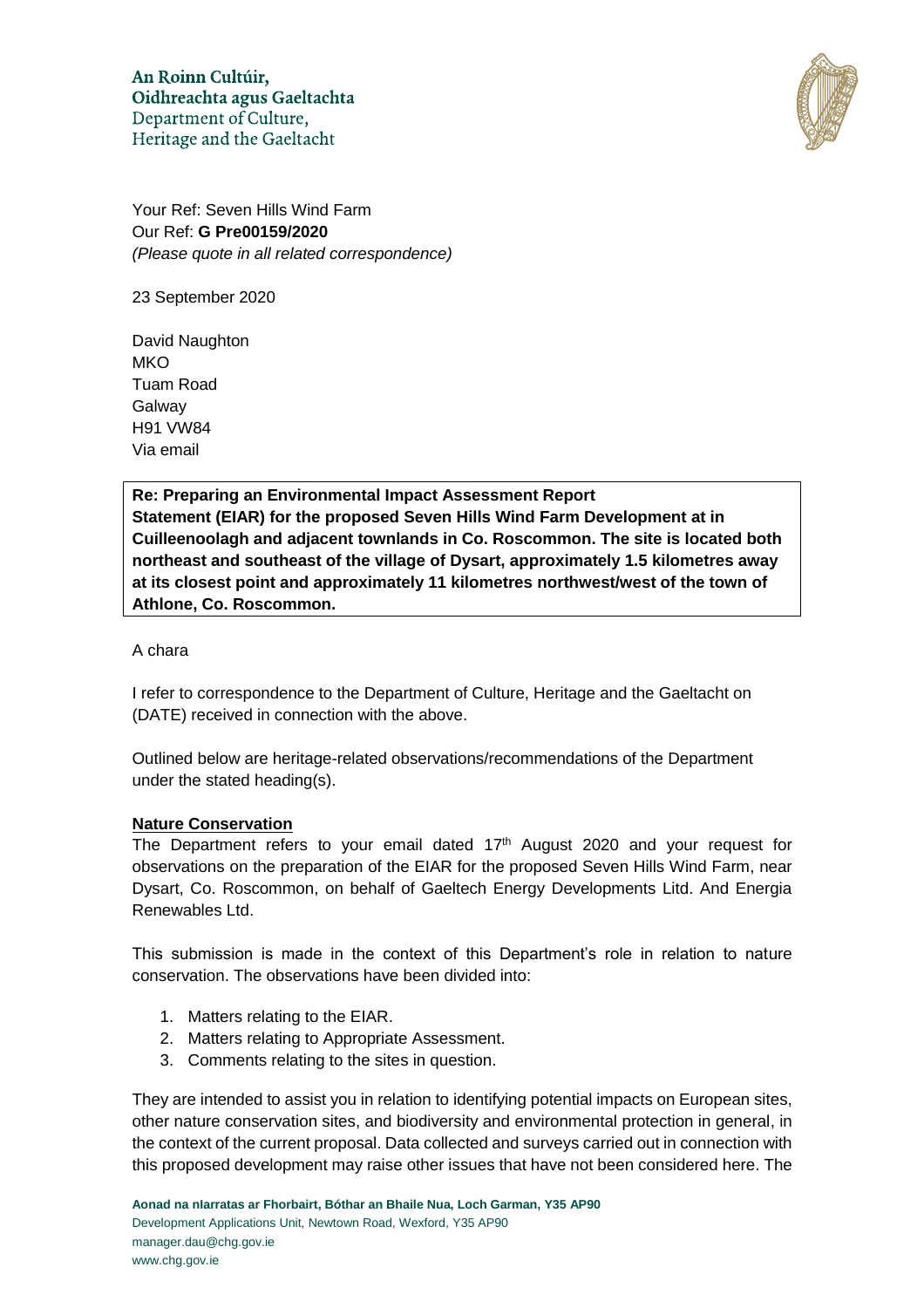

observations are not exhaustive and are made without prejudice to any recommendation that may be made by this Department in the future. The Department notes that McCarthy Keville O'Sullivan Ltd. (MKO) have stated that the finalised layouts may be subject to amendment therefore the Department's comments should be viewed in the context of the information provided in the EIAR scoping report and the two map layouts supplied, Layout A and B. The Department reserves the right to comment further should there be significant amendments to the proposed layout.

The National Parks and Wildlife Service website has recently been updated and should be consulted with regard to the impact of planning and development on nature conservation. The following link gives extensive details on the standards and content NPWS expect from applications: [https://www.npws.ie/development%20consultations.](https://www.npws.ie/development%20consultations)

# **1. Matters relating to the Environmental Impact Assessment Report (EIAR):**

# **Ecological survey**

With regard to scoping for an EIAR for a proposed development, in order to assess impacts on biodiversity, fauna, flora and habitats an ecological survey should be carried out of the proposed development site including the route of any access roads, pipelines or cables, connections to the grid etc. to survey the habitats and species present. Any improvement or reinforcement works required for access and transport anywhere along any proposed haul route(s) should be included in the EIAR and subjected to ecological impact assessment with the inclusion of mitigation measures, as appropriate. Where bridges require strengthening this may involve grouting of crevices which may function as bat roosts. Where ex-situ impacts are possible, survey work may be required, outside of the development sites. Such surveys should be carried out by suitably qualified persons at an appropriate time of the year, depending on the species being surveyed for. The EIAR should include the results of the surveys and detail the survey methodology and timing of such surveys including consistency in terms of timed vantage point surveys. It is expected by this Department that best practice will be adhered to with regard to survey methodology and if necessary non Irish methodology adapted for the Irish situation, noting specific gaps in relation to species and age of the data outlined in some guidance documents. The EIAR should cover the whole project, including construction, operation and, if applicable, restoration or decommissioning phases. Alternatives examined should also be included in the EIAR. Inland Fisheries Ireland should be consulted with regard to fish species, if applicable. For information on Geological and Geomorphological sites, the Geological Survey of Ireland, should be consulted.

Specific reference should be made to the National Biodiversity Action Plan. Any losses of biodiversity habitat associated with this proposed development (including access roads and cabling etc.) such as woodland, scrub, hedgerows and other habitats should be mitigated for. In addition, Annex 1 habitats which occur outside the Natura 2000 network are also important in terms of biodiversity conservation. The presence of any Annex I habitats outside the network should be given due consideration as part of the consideration of biodiversity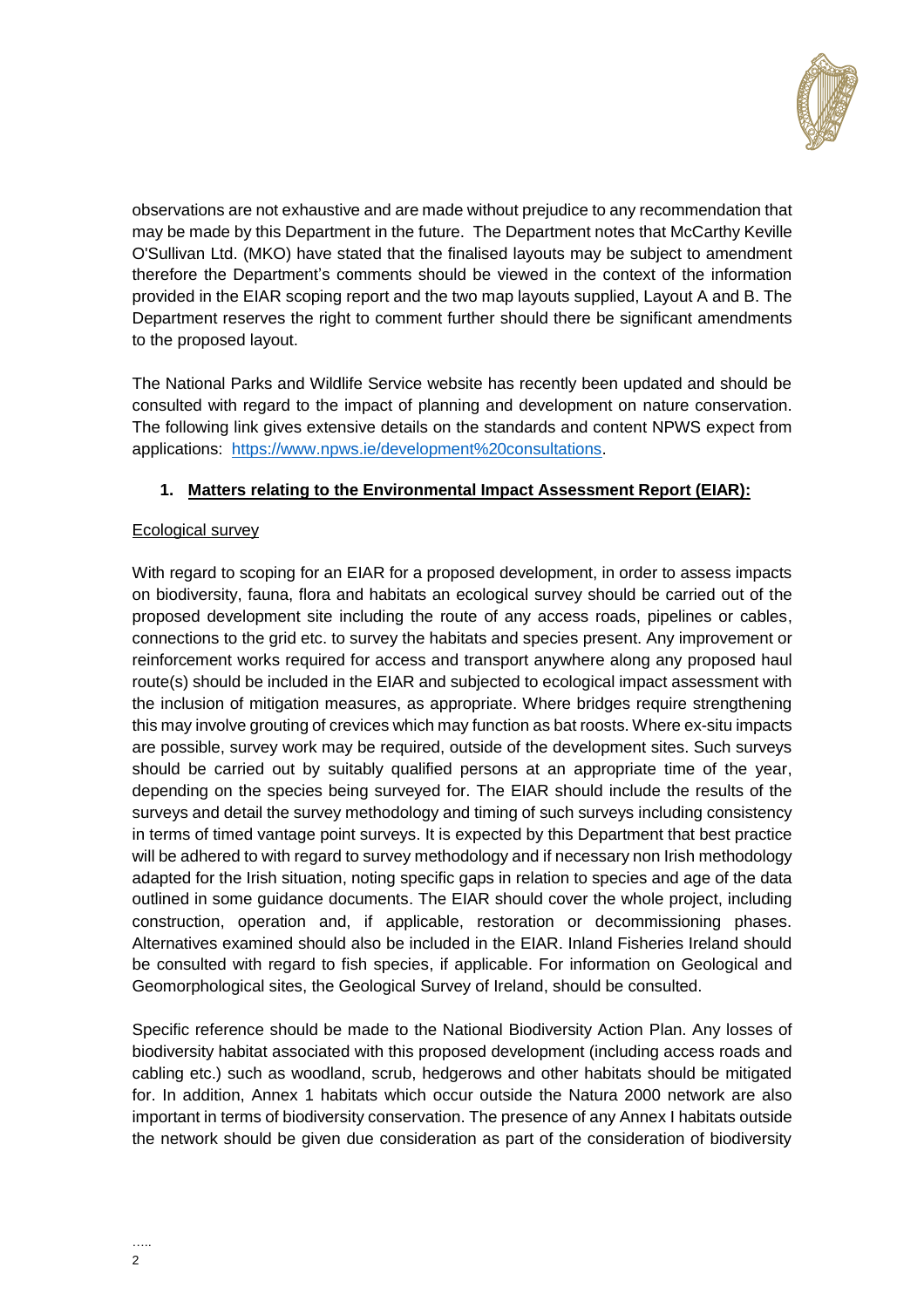

matters generally for the proposed development. The loss of Annex 1 habitats outside SACs should be avoided wherever possible.

In order to assess impacts it may be necessary to obtain hydrological and/or geological data. Any impact on water table levels or groundwater flows may impact on wetland sites some distance away. The EIAR should assess cumulative impacts with other plans or projects, if applicable. Where negative impacts are identified suitable mitigation measures should be detailed as appropriate.

#### Hedgerows and related habitats

Hedgerows and uncultivated vegetation should be maintained where possible, as they form wildlife corridors and provide areas for birds to nest in; hedgerow trees provide a habitat for woodland flora, roosting places for bats and Badger setts may also be present. The EIAR should provide an estimate of the length/area of any hedgerow/uncultivated vegetation that will be removed. Where it is proposed that trees or hedgerows and uncultivated vegetation will be removed there should be suitable planting of native species in mitigation incorporated into the EIAR. Where possible, hedgerows, uncultivated vegetation and trees should not be removed during the nesting season (i.e. March 1st to August 31st), noting the protection afforded under the Wildlife Act 1976-2018.

#### Watercourses and wetlands

Wetlands are important areas for biodiversity and ground and surface water quality should be protected during construction and operation of the proposed development. The EIAR should include a detailed assessment of the hydrological impacts on wetlands from the proposed development. Any watercourse or wetland which may be impacted on should be surveyed for the presence of protected species and species listed on Annexes II and IV of the Habitats Directive. For example, these species could include otters (*Lutra lutra*) which are protected under the Wildlife Acts and listed on Annexes II and IV of the Habitats Directive, salmon (*Salmo salar*) and Lamprey (three species in Ireland) listed on Annex II of the Habitats Directive, Freshwater Pearl Mussels (*Margaritifera* species) and White-clawed Crayfish (*Austropotamobius pallipes*) which are both protected under the Wildlife Act and listed on Annex II of the Habitats Directive, Frogs (*Rana temporaria*) and Newts (*Trituris vulgaris*) protected under the Wildlife Acts and Kingfishers (*Alcedo atthis*) protected under the Wildlife Acts and listed on Annex I of the Birds Directive (Council Directive 79/409 EEC).

One of the main threats identified in the threat response plan for otter is habitat destruction (see https://www.npws.ie/sites/default/files/publications/pdf/2009 Otter TRP.pdf). A 10m riparian buffer on both banks of a waterway is considered to comprise part of the otter habitat. Therefore any proposed development should be located at least 10m away from a waterway and should consider movements between waterways and waterbodies by otters.

#### Flood plains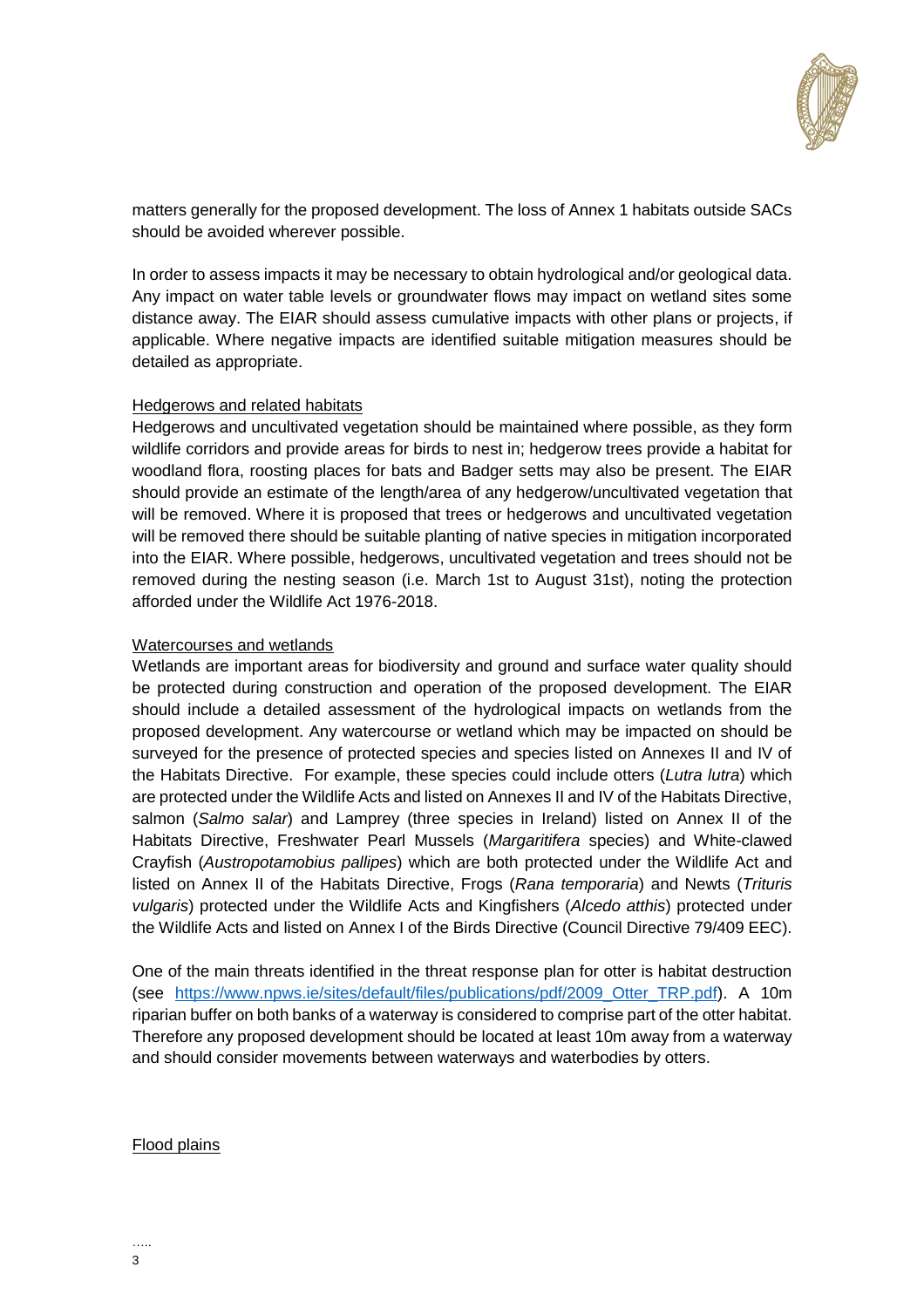

Flood plains, if present, should be identified in the EIAR and left undeveloped to allow for the protection of these valuable habitats and provide areas for flood water retention (green infrastructure). If applicable the EIAR should take account of the guidelines for Planning Authorities entitled "*The Planning System and Flood Risk Management*" published by the Department of the Environment, Heritage and Local Government In November 2009.

#### **Bats**

Bat roosts may be present in trees, buildings and bridges. All bat species are strictly protected under EC (Birds and Natural Habitats) Regulations, 2011 and listed on Annex IV of Habitats Directive. Bat roosts can only be disturbed and/or destroyed under licence issued under the Wildlife Act and a derogation under the EC (Birds and Natural Habitats) Regulations, 2011. An assessment of the impact of the proposed wind farm on bat species should be carried out noting recent guidance available, "*Bat and Onshore Wind Turbines: Survey, Assessment and Mitigation, 2019"* published jointly by Scottish Natural Heritage and Bat Conservation Trust and other stakeholders. The Department would like to highlight new survey research on patterns of bat activity in upland wind farms<sup>1</sup> which indicates it is more appropriate to use 30 day survey periods with static automated detectors, in each season, and in different weather conditions to reduce sampling bias and to accurately determine when the curtailment mitigation is required during the operational phase. This survey should include use of detectors at different heights. Any proposed migratory bat friendly lighting should be proven to be effective and follow up to date guidance.

#### Alien invasive species

The EIAR should also address the issue of invasive alien plant and animal species such as Japanese Knotweed or Crayfish plague, and detail the methods required to ensure they are not accidentally introduced or spread during survey and or construction. Information on alien Invasive species In Ireland can be found at<http://invasives.biodiversityireland.ie/> and at [http://invasivespeciesireland.com/.](http://invasivespeciesireland.com/)

# Bird surveys

Survey methodologies should follow best practice and if necessary be modified to reflect the Irish situation. Two full years of bird surveys is normally considered to be necessary. When survey results are being presented in an EIAR it is important that best practice is followed and that the full survey methodologies used, are detailed, including dates and times. Furthermore, it is expected that bird survey data should be presented in context and records should be supported by basic environmental data such as hourly estimates of visibility, glare arc's, cloud cover and precipitation during vantage point and walk over survey periods. Results for species need to be referenced back to the overall populations and their dynamics as, in some cases even a small risk to a population of a species could be considered significant. It is important that bird migration routes (day and night) are assessed as well as the flight lines (day and night) of bird species travelling between roosting and feeding areas. Limitations in guidance documentation, used in the analysis and discussion of results from

1

<sup>1</sup> https://cieem.net/resource/cieem-webinar-patterns-of-bat-activity-at-upland-windfarms-implicationsfor-sampling-and-mitigation/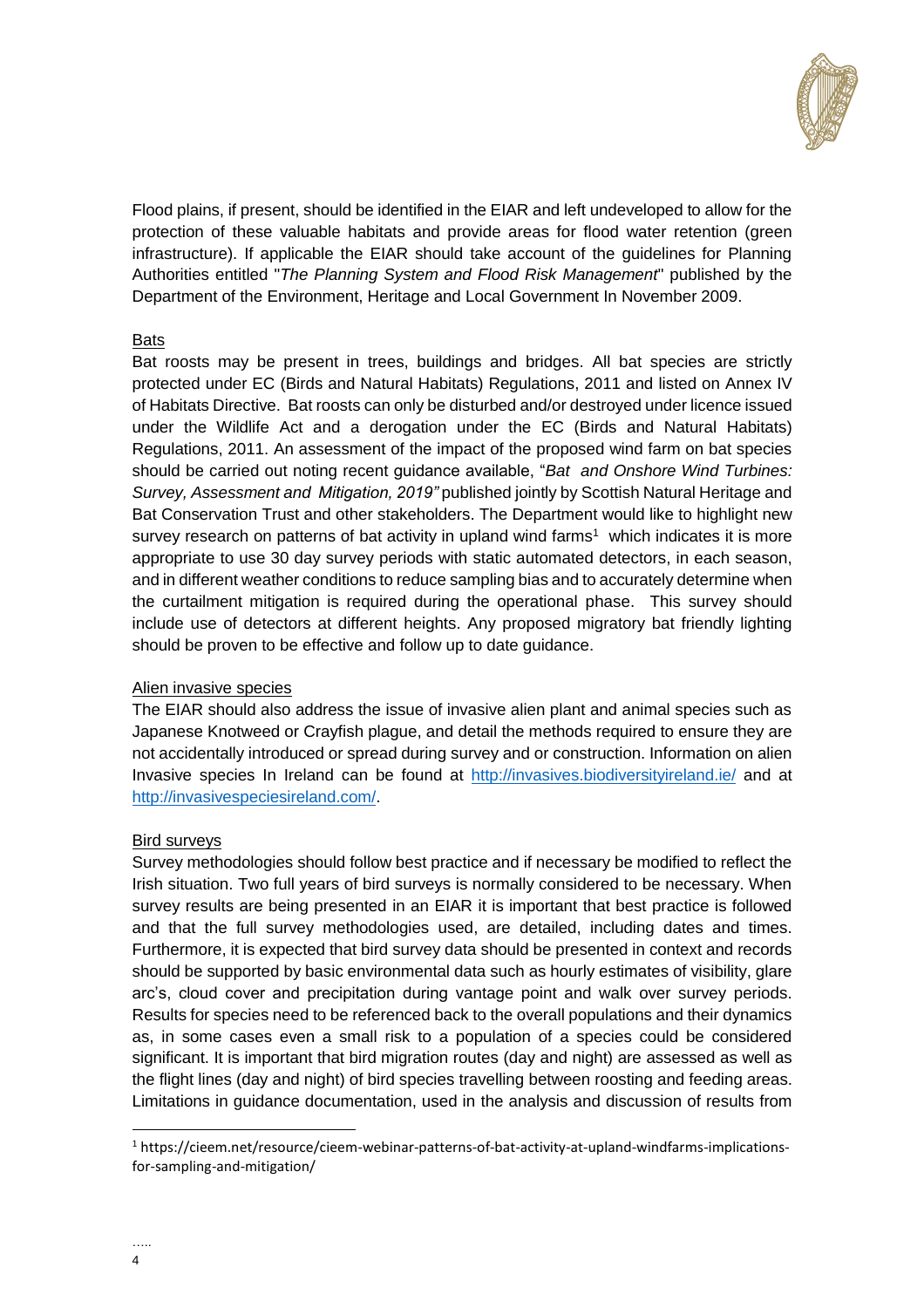

any bird surveys, should be acknowledged, e.g. species that are covered by the guidance, data gaps and application to the Irish environment.

#### Impact assessment

The impact of the proposed development on the flora/ fauna and habitats present should be assessed with particular regard to:

Natura 2000 sites, i.e.:

- Special Areas of Conservation (SAC) designated under the EC Habitats Directive (Council Directive 92/43/EEC).
- Special Protection Areas (SPA) designated under the EC Birds Directive (Directive 2009/147 EC).

Other designated sites, or sites proposed for designation such as:

- Natural Heritage Areas.
- Proposed Natural Heritage Areas.
- Nature Reserves.
- Refuges for Fauna or Flora designated under the Wildlife Acts 1976 to 2012.
- Species protected under the Wildlife Acts including protected flora.

'Protected species and natural habitats', as defined in the Environmental Liability Directive (2004/35/EC) and European Communities (Environmental Liability) Regulations, 2008 including:

- Birds Directive Annex I species and other regularly occurring migratory species, and their habitats (wherever they occur).
- Habitats Directive Annex I habitats, Annex II species and their habitats.
- Annex IV species and their breeding sites and resting places (wherever they occur).
- important bird areas such as those identified by Birdlife International, features of the landscape which are of major importance for wild flora and fauna, such as those with a "stepping stone" and ecological corridors function, as referenced in Article 10 of the Habitats Directive.
- Other habitats of ecological value in a national to local context (such as those identified as locally important biodiversity areas within Local Biodiversity Action Plans and County Development Plans).
- Red data book species.
- Biodiversity in general.

Complete project details including Construction Management Plans (CMPs) need to be provided in order to allow an adequate EIAR and appropriate assessment to be undertaken. Applicants need to be able to demonstrate that CMPs and other such plans are adequate, mitigation is effective and supported by scientific information and analysis and that they are feasible within the physical constraints of the site. The positions, locations and sizes of construction infrastructure and mitigation such as settlement ponds, disposal sites and construction compounds may significantly affect European and other designated sites, habitats and species in their own right and could have an effect for example on drainage,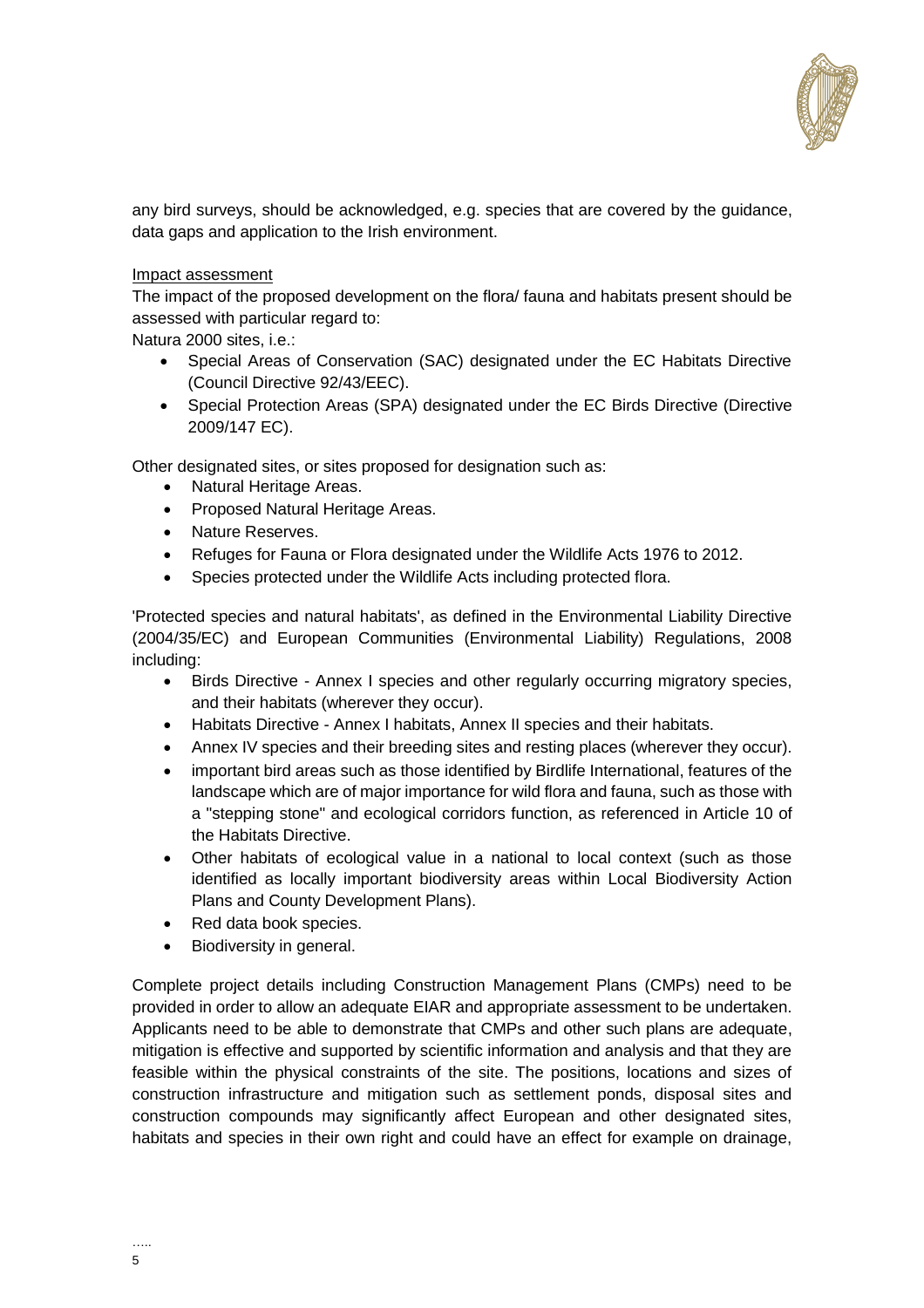

water quality, habitat loss, and disturbance. If these are undetermined at time of the assessment all potential effects of the development on the site are not being considered.

#### Construction Management Plans

Construction Management Plans should contain sufficient detail to avoid any post construction doubt with regard to the implementation of mitigation measures, timings and roles and responsibilities for same. There can be no doubts or lacunae regarding what is required for mitigation, pre-commencement surveys and or licencing requirements.

Construction work should not be allowed to impact on water quality and measures should be detailed in the EIAR to prevent sediment and/or fuel runoff from getting into watercourses which could adversely impact on aquatic species. See EIAR; Flood Plains for details with regard to flooding risk.

Inland Fisheries Ireland (IFI) should be consulted with regard to impacts on fish species and the applicant may find it useful to consult their publication entitled "Planning for watercourses in the urban environment" which can be downloaded from their web site.

If applicants are not in a position to state the exact location and details of cable routes at the time of application, then they need to consider the range of options that may be used within their assessment. Should the exact height and rotor diameter of the turbines not be known at EIAR stage then the assessment of impacts must be applicable to a variety of turbine heights and rotor diameters which could be used. This should be made clear in the EIAR.

It is important to note that unless post decision consultation with NPWS is specifically stated as a condition of planning, NPWS has no post consent role. However, regional staff are available for liaison regarding any associated licencing requirements and or new information arising for specific species of concern.

# Cumulative and ex situ impacts

A rule of thumb often used is to include all European sites within a distance of 15km. It should be noted however that this will not always be appropriate. In some instances where there are hydrological connections a whole river catchment or a groundwater aquifer may need to be included. Similarly where bird flight paths are involved the impact may be on an SPA more than 15 kilometres away.

Other relevant Local Authorities should be consulted to determine if there are any projects or plans which, in combination with this proposed development, could impact on any European sites.

#### Post construction monitoring

This Department recognises the importance of pre and post construction monitoring, such as recommended in Drewitt et al. (2006), and Bat Conservation Ireland (2012). The applicant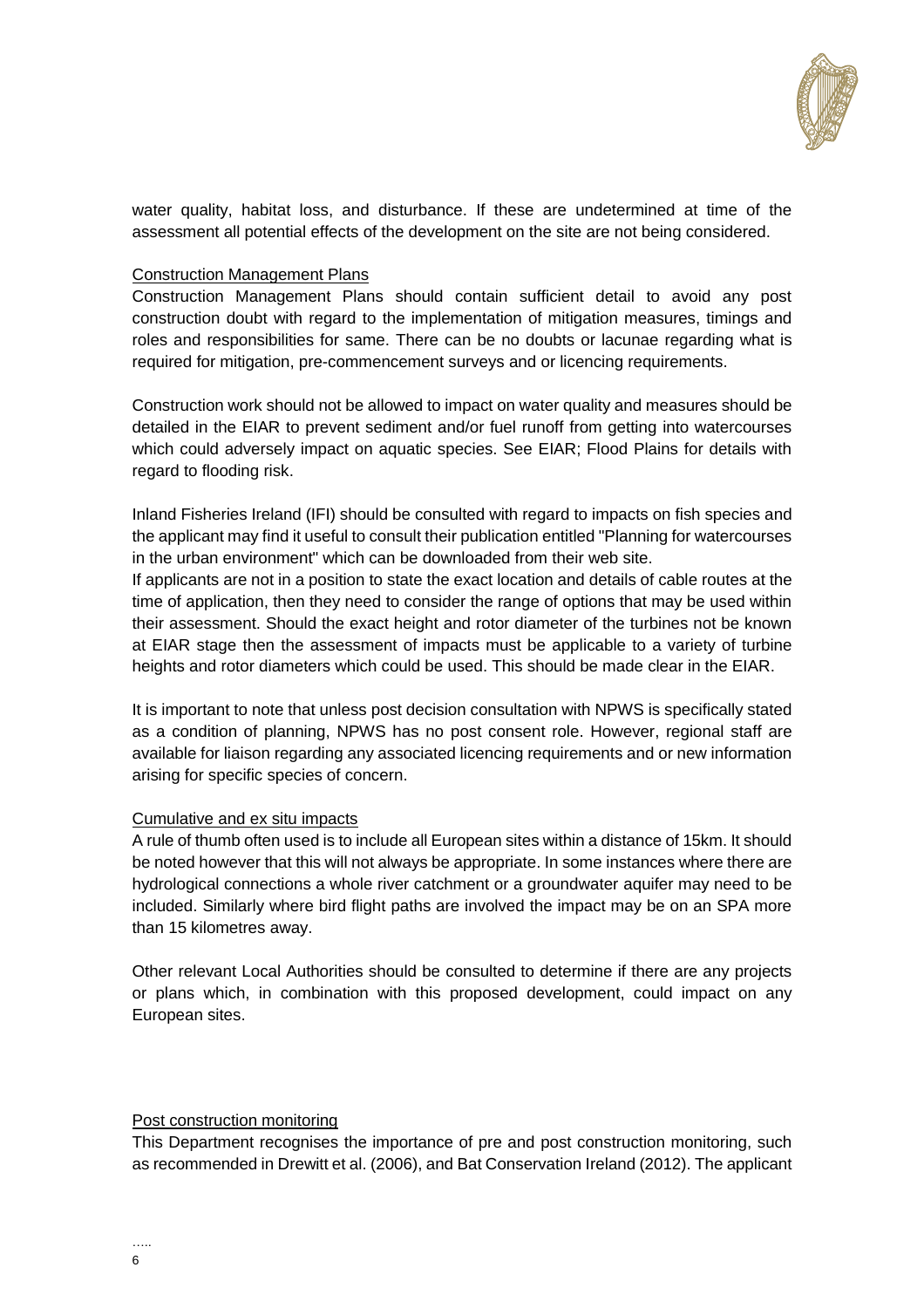

should not use any proposed post construction monitoring as mitigation to supplement inadequate information in the assessment. Please refer to Circular Letter PD 2/07 and NPWS 1/07 on this issue. This can be downloaded from the Department's website [https://www.npws.ie/development-consultations.](https://www.npws.ie/development-consultations)

The EIAR process should identify any pre and post construction monitoring which should be carried out. The post construction motoring should include bird and bat strikes/fatalities including the impact on any such results of the removal of carcasses by scavengers. Monitoring results should be made available to the competent authority and copied to this Department. A plan of action needs to be agreed at planning stage with the Planning Authority if the results in future show a significant mortality of birds and/or bat species. It is important to note again that unless post decision consultation with NPWS is specifically stated as a condition of planning, NPWS has no post consent role. However, regional staff are available for liaison regarding any associated licencing requirements and or new information arising for specific species of concern.

**Note:** any significant change to mitigation may require amendment and where a licence has expired; there will be a need for new licence applications for protected species.

#### Licenses

Where there are impacts on protected species and their habitats, resting or breeding places, licenses may be required under the Wildlife Act 1976-2018 or derogations under the EC (Birds and Natural Habitats) Regulations 2011, as amended. In particular, bats and otters are **strictly** protected under Annex IV of the Habitats Directive. A copy of Circular Letter NPWS 2/07 entitled "*Guidance on Compliance with Regulation 23 of the Habitats Regulations 1997 – strict protection of certain species/applications for derogation licences*" can be found on the Departmental web site at [www.npws.ie/sites/default/files/general/circular-npws-02-07.pdf.](https://www.envex.ie/owa/redir.aspx?C=32pzUJo2m9_C7LoD7bvlsTRX0SdgigDg8L4t4w-r3meb-pHZUQ_WCA..&URL=http%3a%2f%2fwww.npws.ie%2fsites%2fdefault%2ffiles%2fgeneral%2fcircular-npws-02-07.pdf)

It should be noted that the Regulations of 1997 have since been superseded by the European Communities (Birds and Natural Habitats) Regulations 2011, as amended. Part 6 of those Regulations is now the relevant section dealing with the protection of flora and fauna. Reference to Regulation 23 in the circular letter should be taken to mean Regulation 51 in the current Regulations.

In addition, the EIAR should take account of species protected under sections 21, 22 and 23 of the Wildlife Acts if there are any impacts on other protected species or their resting or breeding places, such as on protected plants, badger setts or birds' nests. And will also need to be cognisant of article 5 (d) of the Birds Directive. For that reason uncultivated vegetation, including hedges and trees, should not be removed during the nesting season (i.e. March  $1<sup>st</sup>$ to August 31<sup>st</sup>).

In order to apply for any such licenses or derogations as mentioned above the results of a survey should be submitted to the National Parks and Wildlife Service of this Department. Such surveys are to be carried out by appropriately qualified person/s at an appropriate time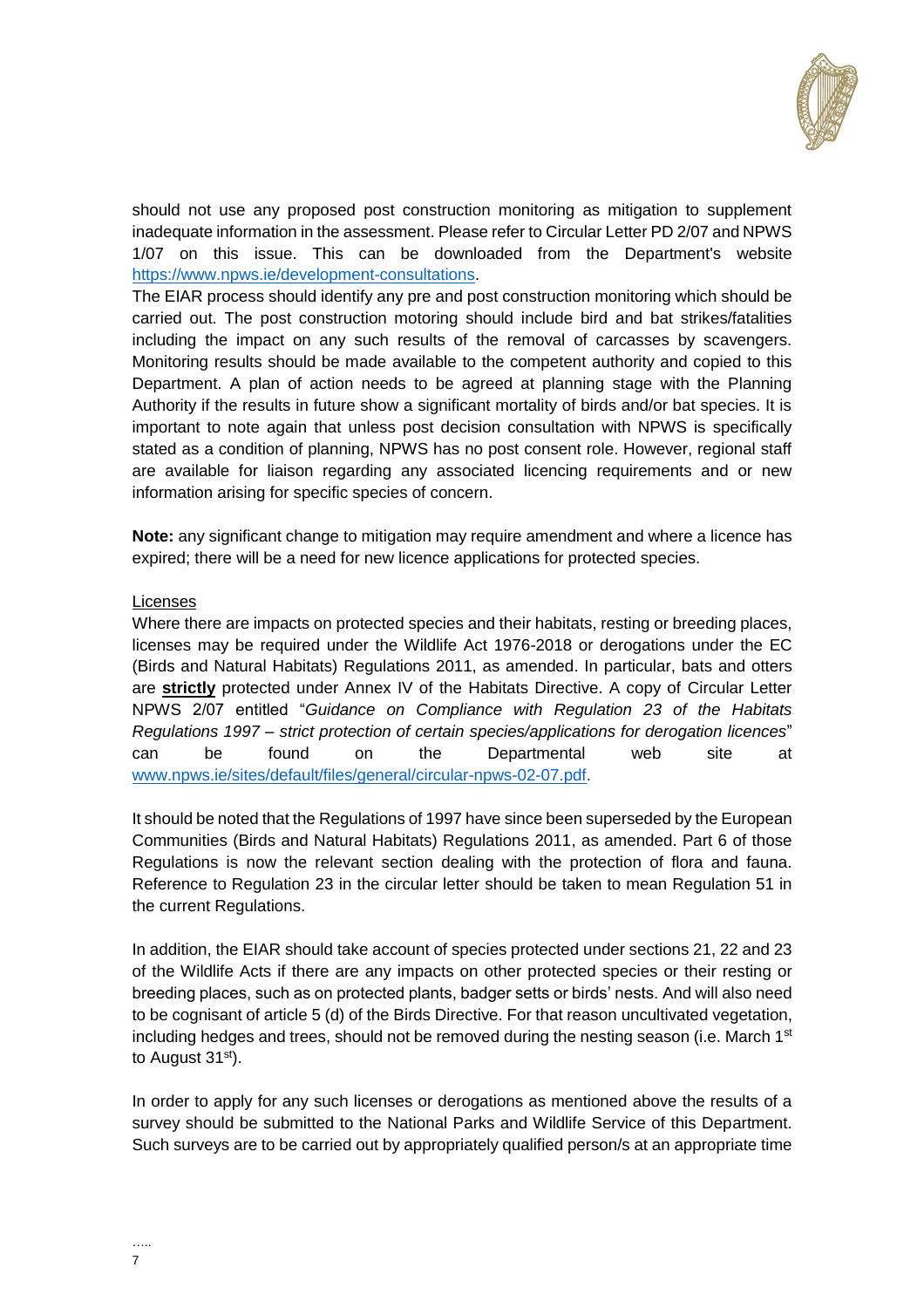

of the year. Details of survey methodology should be provided. Should this survey work take place well before construction commences, it is recommended that an additional ecological survey of the development site should take place immediately prior to construction to ensure no significant change in the findings of the baseline ecological survey has occurred. If there has been any significant change mitigation, this may require amendment and where a licence has expired, there will be a need for new licence applications for the protected species.

# Baseline data

Along with the standard NPWS data requests which is recommended, other sources of habitat and species information beyond those already identified include (but are not be limited to): the National Biodiversity Data Centre [\(www.biodiversityireland.ie\)](http://www.biodiversityireland.ie/), Inland Fisheries Ireland [\(www.fisheriesireland.ie\)](http://www.fisheriesireland.ie/), BirdWatch Ireland [\(www.birdwatchireland.ie\)](http://www.birdwatchireland.ie/), Irish Raptor Study Group, Golden Eagle Trust and Bat Conservation Ireland [\(www.batconservationlreland.org\)](http://www.batconservationlreland.org/). Data may also exist at a County level within the Planning Authority. Some guidance and reference documents are provided in the Appendix to this letter.

# **2. Matters relating to the Appropriate Assessment (AA):**

In order to carry out the Appropriate Assessment screening, and/or prepare a Natura Impact Statement (NIS), information about the relevant European sites including their conservation objectives will need to be collected. Screening for appropriate assessment should focus on the likely significant effects of the proposed development and related activities on European sites noting that impacts to sites via air and water may occur over large distances. Details of designated sites and species and conservation objectives can be found on [http://www.npws.ie/.](http://www.npws.ie/) Site-specific, as opposed to generic, conservation objectives are now available for many sites. Each conservation objective for a qualifying interest (QI) habitat or species is defined by a list of attributes and targets and is often supported by further documentation. Where these are not available for a site, an examination of the attributes that are used to define site-specific conservation objectives for the same QIs in other sites can be usefully used to ensure the full ecological implications of a proposal for a site's conservation objective and its integrity are assessed. It is advised, as per the notes and guidelines in the site-specific conservation objectives that any reports quoting conservation objectives should give the version number and date, so that it can be ensured and established that the most up-to-date versions including map boundaries<sup>2</sup> are used in the preparation of Natura Impact Statements and in undertaking appropriate assessments. In addition, the Article 12 and 17 reports under the Birds and Habitats Directives should be referenced [https://www.npws.ie/publications.](https://www.npws.ie/publications)

The Departmental guidance document on Appropriate Assessment is available on the NPWS website at<https://www.npws.ie/development-consultations> and in EU Commission guidance entitled:

-

<sup>2</sup> <https://www.npws.ie/maps-and-data/designated-site-data>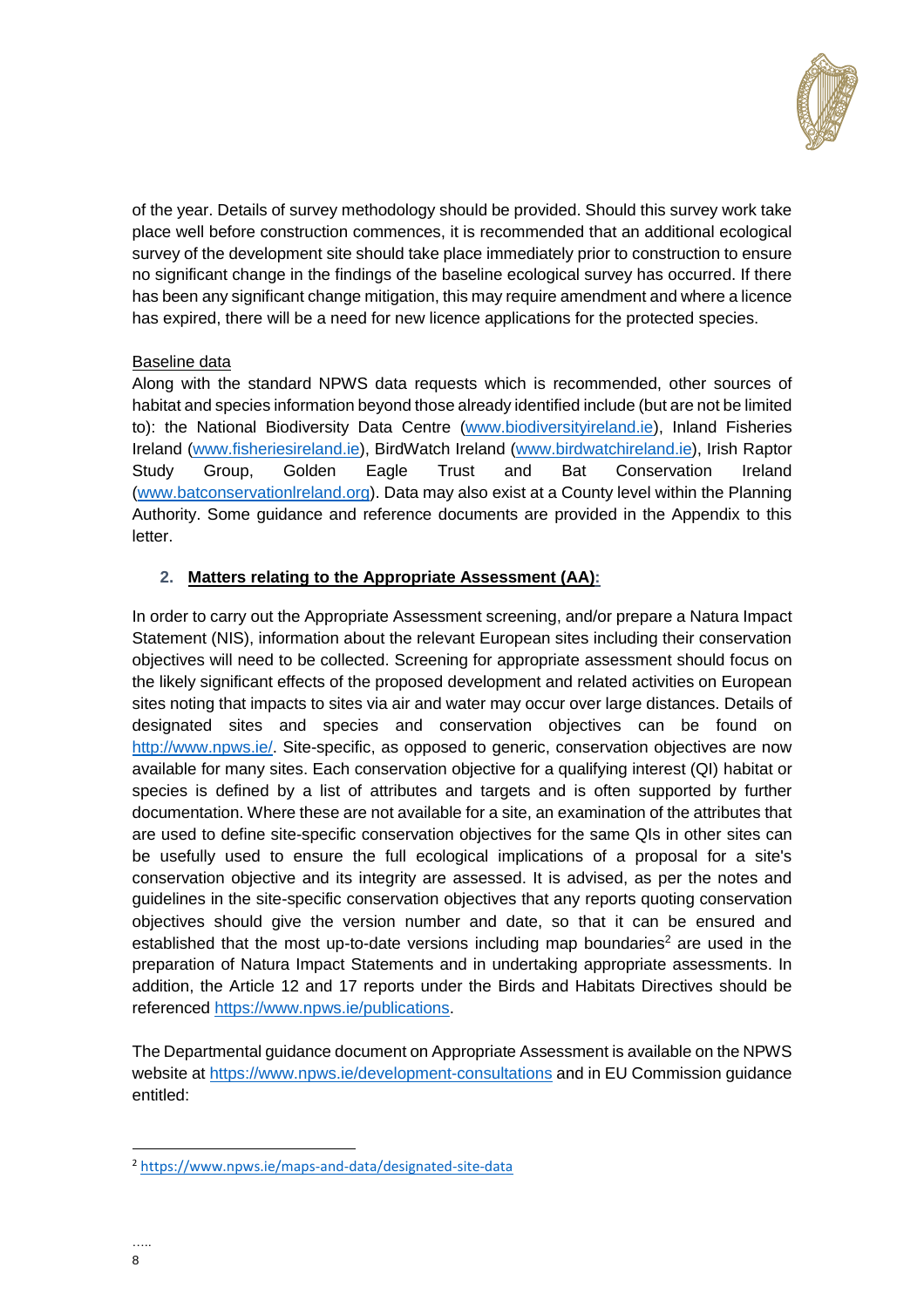

- "*Wind energy developments and Natura 2000*" 3
- "*Assessment of plans and projects significantly affecting Natura 2000 sites. Methodological guidance on the provisions of Article 6(3) and (4) of the Habitats Directive 92/43/EEC*" 4 ;
- 2018 Commission notice "*Managing Natura 2000 sites The provisions of Article 6 of the 'Habitats' Directive 92/43/EEC*" 5

More recent CJEU and Irish case law has clarified some issues and should also be consulted.

# **3. Further to the above general comments please find below specific observations relating to the site in question:**

The Department notes that the proposed development is in close proximity to a number of Natura 2000 sites, Natural Heritage Areas (NHAs) and proposed Natural Heritage Areas (pNHAs). The Department is concerned that the proposed development may significantly affect the integrity of a number of European sites. These concerns relate to potential impacts upon bird species (e.g. Greenland white-front Geese), both within and outside of the SPAs as well as impacts on Annex I habitats outside the designated sites (e.g. calcareous grassland) that support Qualifying Interests (QI) for the sites (e.g. Turloughs),

Specifically, the Department notes that Annex I semi-natural grassland habitats have been recorded within/adjacent to the two linked development sites. The Irish Semi Natural Grassland Survey, IWM 78<sup>6</sup> dataset should be referenced and the habitat survey within the proposed development sites should include an assessment of Annex I habitats; noting the loss of Annex I habitats outside designated areas, as outlined already, should be avoided wherever possible.

The Department highlights that the topography of the two linked development sites and potential constraints regarding the selection of vantage points, for ornithological surveys. Notwithstanding the above, the vantage point surveys should be undertaken in a manner that ensures sufficient data is collected to allow an assessment of the importance of all the flight paths into, out of and between sites.

Consequently, the Department recommends that technological solutions (e.g. Radar, telemetry based tracking studies) are considered in conjunction with VPs surveys to ensure

5

1

<sup>3</sup> [https://ec.europa.eu/environment/nature/natura2000/management/docs/Wind\\_farms.pdf](https://ec.europa.eu/environment/nature/natura2000/management/docs/Wind_farms.pdf) 4

[http://ec.europa.eu/environment/nature/natura2000/management/docs/art6/natura\\_2000\\_assess\\_en.](http://ec.europa.eu/environment/nature/natura2000/management/docs/art6/natura_2000_assess_en.pdf) [pdf](http://ec.europa.eu/environment/nature/natura2000/management/docs/art6/natura_2000_assess_en.pdf)

https://ec.europa.eu/environment/nature/natura2000/management/docs/art6/Provisions Art\_6\_nov [2018\\_en.pdf](https://ec.europa.eu/environment/nature/natura2000/management/docs/art6/Provisions_Art_6_nov_2018_en.pdf)

<sup>6</sup> O'Neill, F.H., Martin, J.R., Devaney, F.M. & Perrin, P.M. (2013) The Irish semi-natural grasslands survey 2007-2012. Irish Wildlife Manuals, No. 78. National Parks and Wildlife Service, Department of Arts, Heritage and the Gaeltacht, Ireland.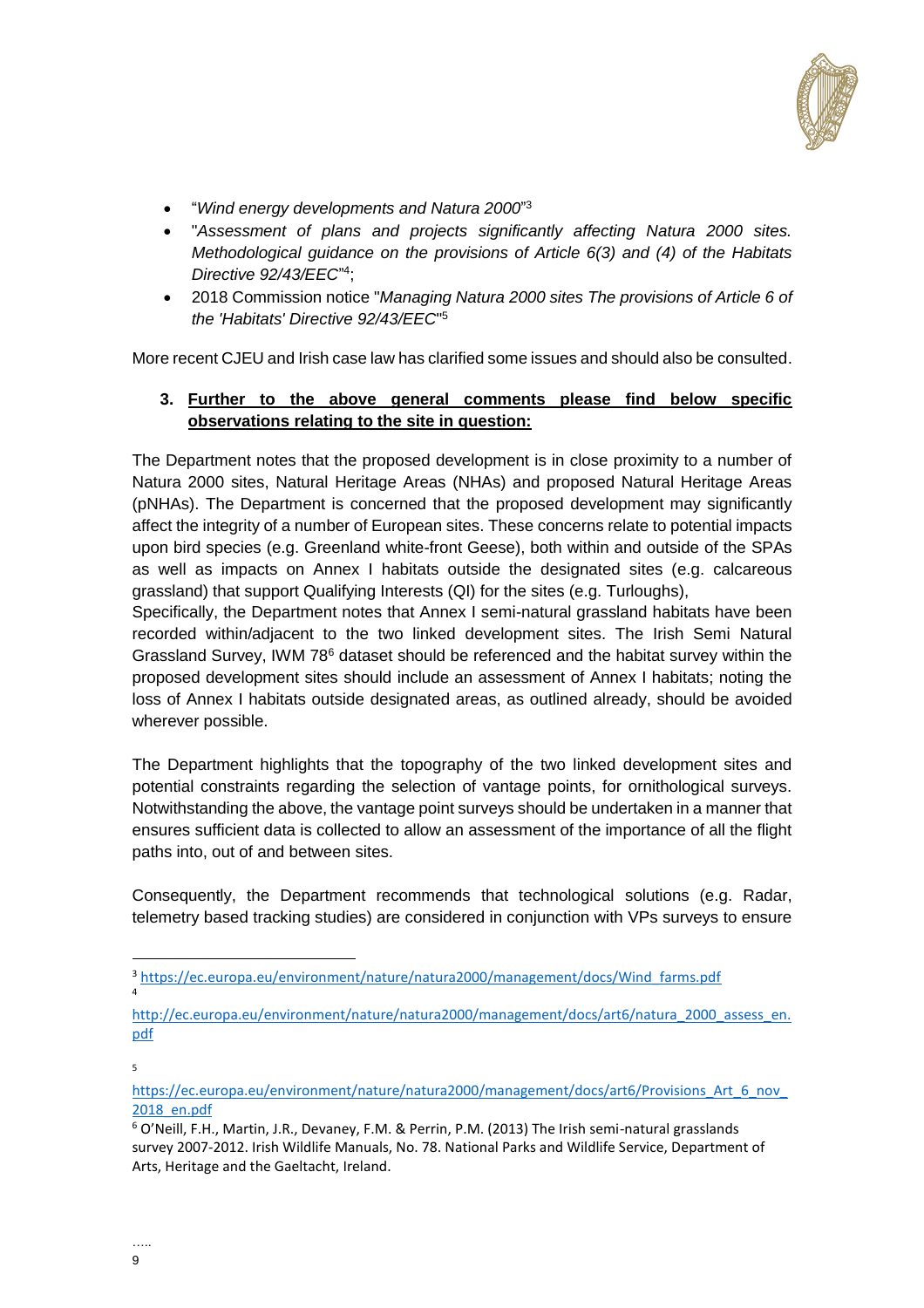

sufficient data is compiled for assessment. This is because an appropriate assessment must contain complete, precise and definitive findings and conclusions with regard to the implications of a proposal for the conservation objectives and integrity of a European site(s).Furthermore, surveys should be designed to also include an assessment of improved agricultural lands. These types of intensified landscape features have the potential to provide feeding habitat and attract wintering wildfowl species (e.g. whooper swan and GWF Goose).

The proposed development is located in a limestone / karst landscape with all of the complex hydrological features and characteristics. The Department recommends a detailed hydrological assessment is carried out in terms of the potential impacts arising from the proposed development on Natura 2000, NHAs and pNHAs within the zone of influence; noting that designated sites at some distance can be intrinsically linked and supported by the surrounding habitats (e.g. agricultural fields) and hydrological processes.

The Department advise that pre – consent ground investigations, data gathering infrastructure or testing that take place in a location that may affect an ecological feature (e.g. NHAs/ pNHA's and European sites SACs and SPAs), may require consent (i.e. are not exempted development) from the planning authority and or the Ministers consent from NPWS/ DHPLG.

Finally, the Department also highlights the following (non- exhaustive) specific sites and their Qualifying Interest (QI); Special Conservation Interest (SCI) that should be assessed in the Natura Impact Statement and considered in the EIAR:

# **Lough Croan Turlough SAC (000610) & SPA (004139):**

- Turloughs [3180]
- Shoveler (Anas clypeata) [A056]
- Golden Plover (Pluvialis apricaria) [A140]
- Greenland White-fronted Goose (Anser albifrons flavirostris) [A395]
- Wetland and Waterbirds [A999]

# **River Suck Callows NHA (000222) & SPA (004097):**

- Whooper Swan (Cygnus cygnus) [A038]
- Wigeon (Anas penelope) [A050]
- Golden Plover (Pluvialis apricaria) [A140]
- Lapwing (Vanellus vanellus) [A142]
- Greenland White-fronted Goose (Anser albifrons flavirostris) [A395]
- Wetland and Waterbirds [A999]
- Peatlands [4]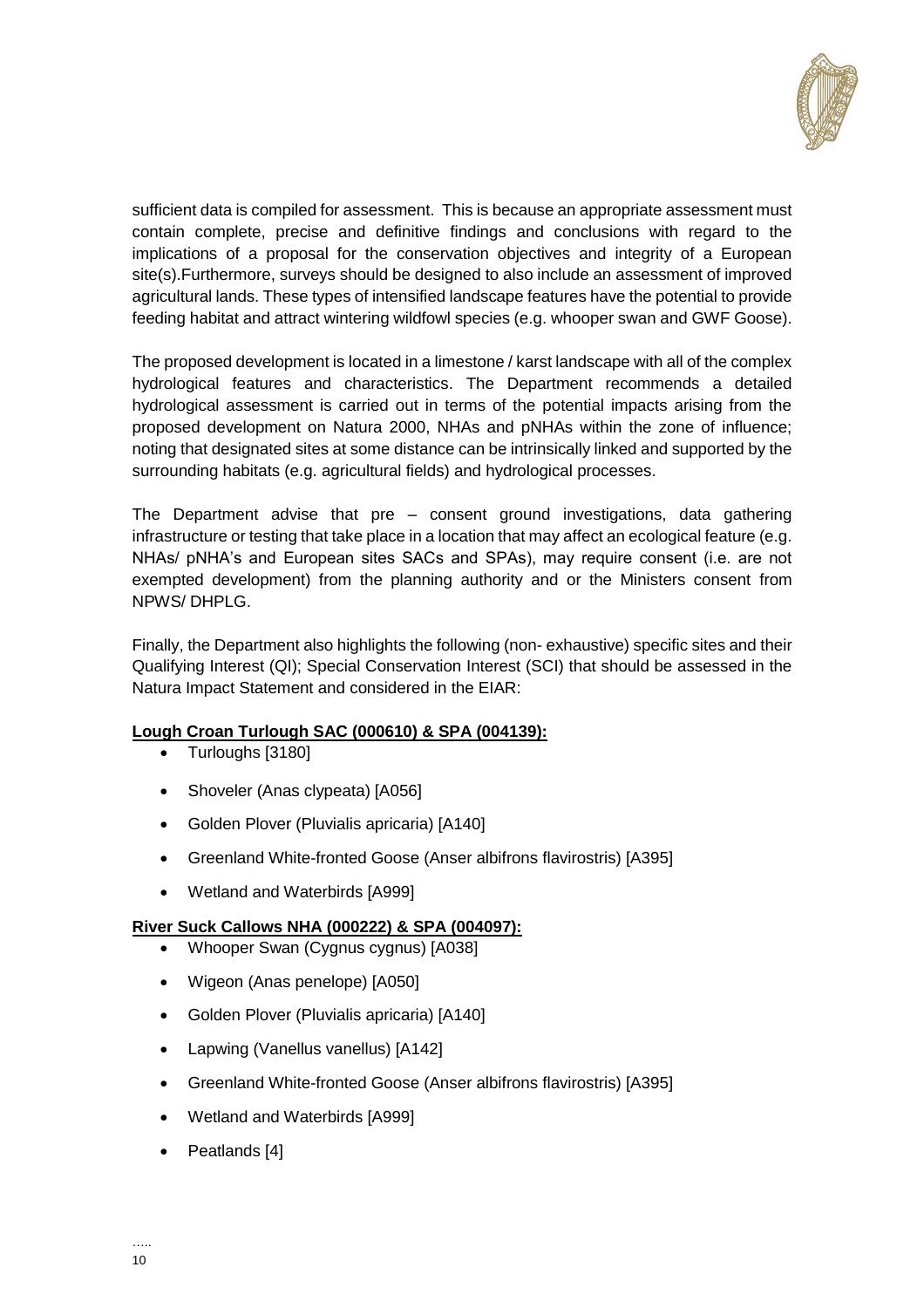

 $\bullet$  Birds [12]

# **Killeglan Grassland SAC (002214):**

 Semi-natural dry grasslands and scrubland facies on calcareous substrates (Festuco-Brometalia) (\* important orchid sites) [6210]

# **Four Roads Turlough SAC (001637) & SPA (004140):**

- Turloughs [3180]
- Golden Plover (Pluvialis apricaria) [A140]
- Greenland White-fronted Goose (Anser albifrons flavirostris) [A395]
- Wetland and Waterbirds [A999]

# **Ballynamona Bog and Corkip Lough SAC (002339):**

- Turloughs [3180]
- Active raised bogs [7110]
- Degraded raised bogs still capable of natural regeneration [7120]
- Depressions on peat substrates of the Rhynchosporion [7150]
- Bog woodland [91D0]

# **Lough Ree SAC (000440) &SPA (004064) Feacle Turlough pNHA (001634).**

# **Appendix – Additional Guidance and References**

- 1. The Departmental Wind Energy Planning Guidelines
- 2. Windfarms on Peatland (2008-2010) Mires and Peat volume 4.
- 3. Best Practice guidance for Habitat Survey and Mapping by George F Smith, Paul O'Donoghue, Katie O'Hora and Eamon Delaney, 2011. The Heritage Council.
- 4. Pearce-Higgins, James W., Stephen, Leigh, Langston, Rowena H. W., Bainbridge, Ian P. and Bullman. Rhys (2009). "The distribution of breeding birds around upland wind farms". Journal of Applied Ecology, 46, p1323-1331.
- 5. Johnson, Gregory D. and Arnett Edward 8. "A Bibliography of Bat Fatality Activity and Interactions with Wind Turbines" (June 2004 updated February 2010) Bat Conservation International.
- 6. Pearce-Higgins, James W., Stephen, Leigh, Douse, Andy, and Langston, Rowena H. W. (2012). "Greater impacts of wind farms on bird populations during construction than subsequent operation: results of a multisite and multi-species analysis". Journal of Applied Ecology. 49. p386-394.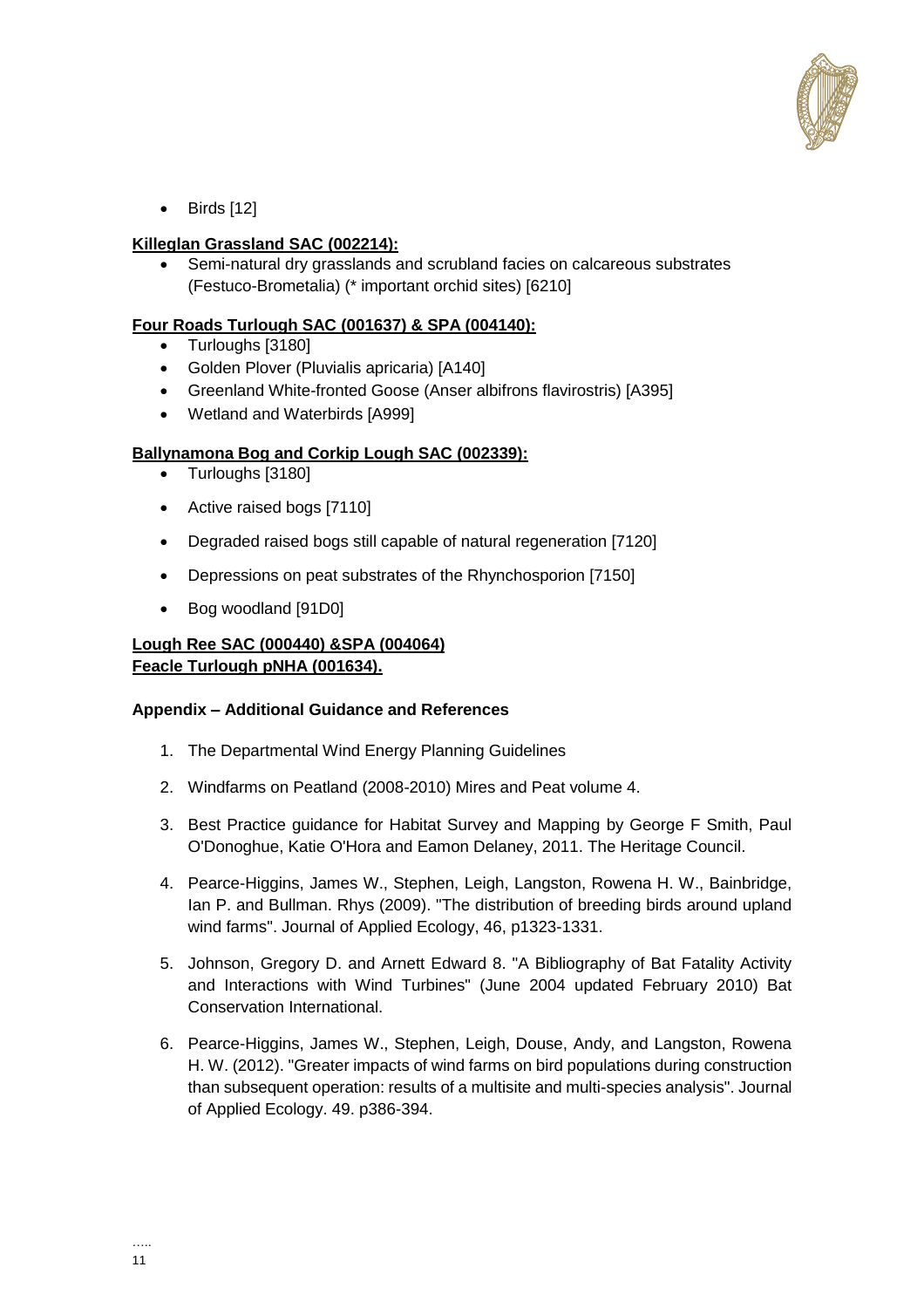

- 7. Rodrigues, Let ai, (2014). "Guidelines for consideration of bats in wind farm projects". Eurobats Publication Series NO.6 UNEP and Eurobats.
- 8. The Departmental guidance document on Appropriate Assessment which is available on the NPWS web site at https://www.npws.ie/protected-sites/guidance-appropriateassessment-planning-authorities
- 9. The EU Commission guidance entitled "Assessment of plans and projects significantly affecting Natura 2000 sites, Methodological guidance on the provisions of Article 6(3) and (4) of the Habitats Directive 92/43/EEC" which can be downloaded from

http://ec.europa.eu/environment/nature/natura2000/management/guidance\_en.htm

- 10. Bat Conservation Ireland (2012) Wind Turbine/Wind Farm Development Bat Survey Guidelines. Version 2.8, December 2012.
- 11. Drewitt, Allan Land Longston Rowena H. W. (2006) "Assessing the impacts of wind farms on birds". Ibis 148. p29-42.
- 12. https://cieem.net/resource/cieem-webinar-patterns-of-bat-activity-at-uplandwindfarms-implications-for-sampling-and-mitigation/
- 13. May R, Nygård T, Falkdalen U, Åström J, Hamre Ø, Stokke BG. Paint it black: Efficacy of increased wind turbine rotor blade visibility to reduce avian fatalities. Ecol Evol. 2020;00:1–9.<https://doi.org/10.1002/ece3.6592>

#### NPWS Circular Letters (available from [www.npws.ie\)](http://www.npws.ie/)

14. Circular Letter NPWS 2/07: *Guidance on Compliance with Regulation 23 of the Habitats Regulations 1997 – Strict Protection of Certain Species/Derogation Licences*.

(It should be noted however that the Regulations of 1997 have since been revoked and that Part 6 of the European Communities (Birds and Natural Habitats) Regulations 2011-2015 is now the relevant part dealing with the protection of flora and fauna. In particular reference to Regulation 23 in the circular letter should be taken to mean Regulation 51 in the current Regulations.)

- 15. Circular Letter PD 2/07 and NPWS 1/07: *Compliance Conditions in respect of Developments requiring (1) Environmental Impact Assessment (EIA); or (2) having potential impacts on Natura 2000 sites*
- 16. Circular NPWS 1/10 & PSSP 2/10: *Appropriate Assessment under Article 6 of the Habitats Directive: guidance for Planning Authorities*

You are requested to send further communications to the Development Applications Unit (DAU) manager.dau@chg.gov.ie, or to the following address:

The Manager Development Applications Unit (DAU) Government Offices